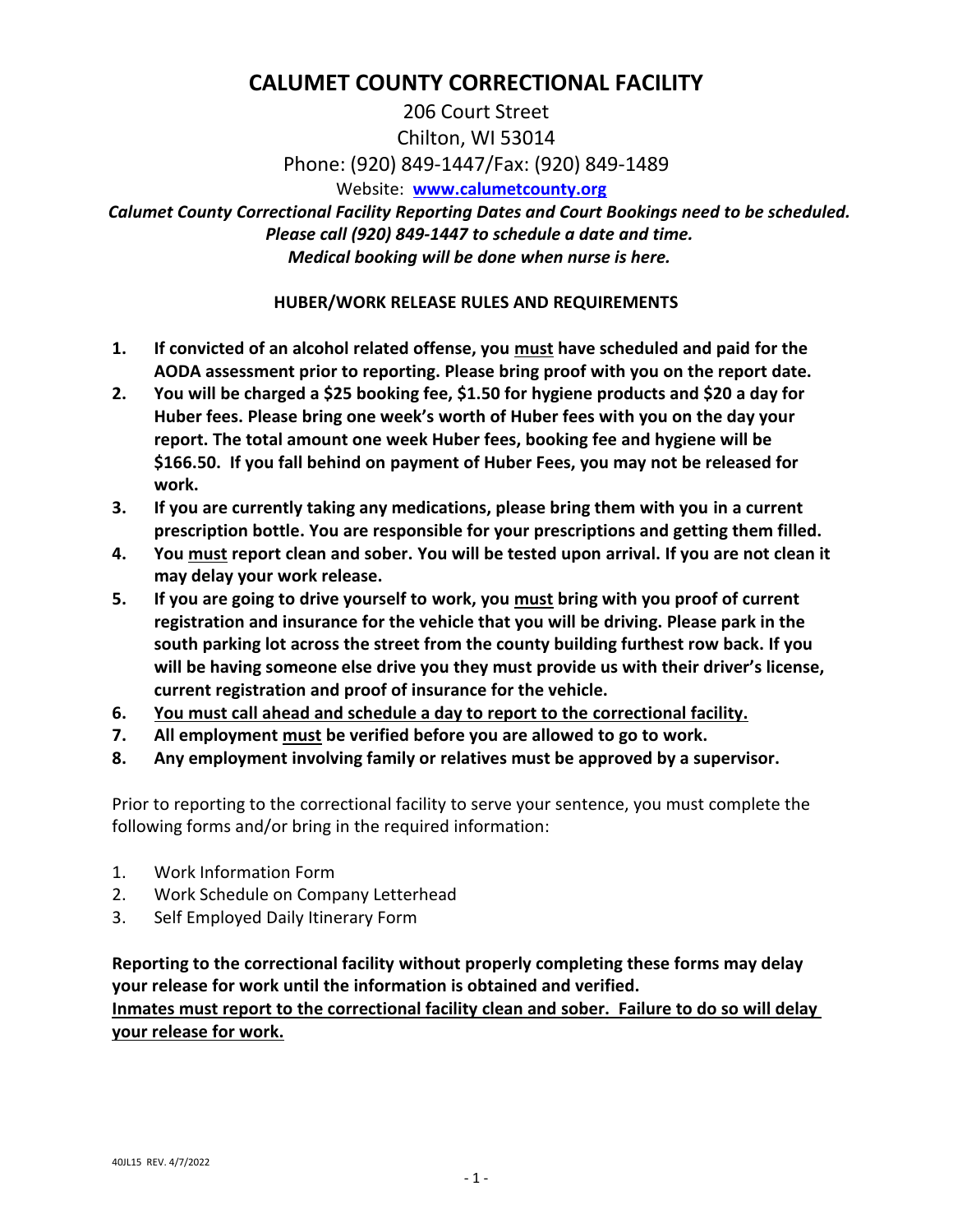#### **HUBER LAW PRIVILEGE**

The Huber Law/Work Release privilege was established by statute so incarcerated persons can maintain their employment, continue to support their families, and meet other obligations. The approval of work release, child care, self-employment, etc., is at the discretion of the Sheriff or his designee.

If you are sentenced with Huber Law privileges while you are incarcerated, it is your responsibility to submit the proper information to initiate the Huber set-up process. This includes, documentation of employment (work schedule on company letterhead), childcare (birth certificate of child), school (class schedule), medical appointment (appointment card or verification sent from facility), etc. You will not be set up for your Huber activity if you do not provide proper documentation. Refer to Huber packet for detailed requirements. All steps must be completed before you will be allowed to leave the correctional facility for job interviews, appointments, etc.

Employment applications may be sent to the correctional facility via the U.S. Postal Service, dropped off at the lobby window by a friend or family member or faxed to the correctional facility. Potential employers must contact the correctional facility to set up interviews.

Completed applications may be picked up at the facility window by a friend or family member, delivered by mail through the U.S. Postal Service, or faxed to the potential employer

#### **General Information**

You and your property, including lockers and vehicles, may be searched at any time to ensure the safety and security of the correctional facility. It is your responsibility to secure your property in your locker with the correctional facility issued locks. The correctional facility is not responsible for any lost or stolen items.

You will not be allowed to work more than six days in a row nor will you be allowed out of the correctional facility for more than twelve hours in one day, including travel time.

You will not be allowed to work outside an adjacent county without permission.

Huber inmates will not be allowed to leave (work, childcare, etc.) on legal holidays unless there is an appropriate written request from their employer and approval is received by the Correctional facility Sergeant at least 72 hours prior to the requested shift

You may not work for other inmates without prior approval.

If you are self-employed, you must show proof of that employment when you register to serve your sentence. This will include pay and tax records, liability insurance, federal tax ID number, etc. If you are a subcontractor, you must show proof as required by Wisconsin State Statute 102.07. In both cases, there must be a working phone where you can be reached at all times.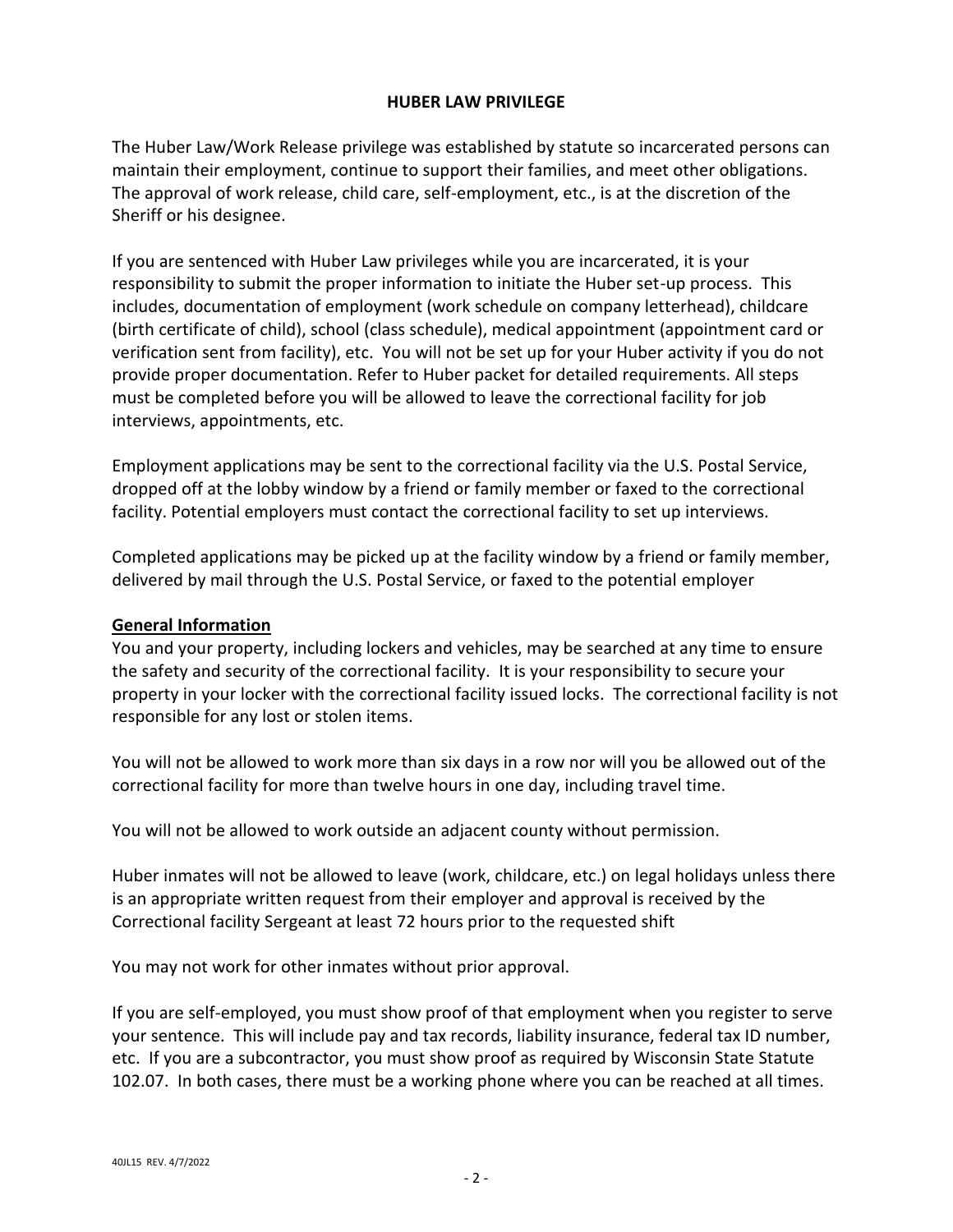If you want to work for a friend or relative, you must show proof that prior to incarceration you were employed by them. This will include pay and tax records and proof of workman's compensation insurance coverage as forms of proof of legitimate employment. At least minimum wage must be earned for each hour worked.

You may be strip searched at any time, which may include a body cavity search performed by qualified medical personnel.

If you are released for work, school (except high school), childcare, etc., you will be charged a daily fee, set by the county ordinance. You must keep up on payments or you will be held in from work. This fee will be charged everyday regardless if you work or are scheduled off. If you are held in from your Huber activity due to discipline, you are required to pay Huber fees for the days held in. Inmates who have been sentenced to fifteen days or less, serving consecutive weekends, or those who will not receive a paycheck during their sentence, shall pay their Huber room and board in advance.

If you are approved to transfer from this Correctional facility to another county, you will be charged a one-time \$15.00 administrative fee. This must be paid before transferring.

You will not be permitted to bring food, drinks, newspapers, books, magazines, suitcases, or a cellphone into the facility, or store such items in your locker.

You will not be allowed to schedule any medical or dental appointments without prior approval. Once approved, all non-emergency appointments need to be scheduled in conjunction with time you are out to work or childcare. In accordance with section 53.38 of the Wisconsin Statutes, you are responsible for all medical expenses incurred while you are incarcerated.

You may be released to attend court proceedings that you are a party of or for which you have been subpoenaed as a witness. It is your responsibility to deliver to our staff any paperwork showing the details of your pending out-of-county court case/s so arrangements can be made for your attendance.

#### **Money Requests**

You may request your money by asking for the disbursement book on Wednesday mornings at breakfast. Checks will be handed out on Thursdays. Checks may be made out to whomever you request, but cannot be made out to another inmate. You must indicate the amount of money you are requesting as well as a first and last name of the recipient. Your writing must be legible. You may request an unlimited amount of money, up to the balance of your account. Your request will be granted unless your Huber fees, medical fees, etc. are not up to date.

#### **Bag Lunches**

If you are scheduled to be out of the facility during a meal, you will be eligible to receive a bag lunch for each daily meal that you will miss. All bag lunches are to be consumed at the place of employment. Inmates are not allowed to leave their place of employment or worksite for a break or meal.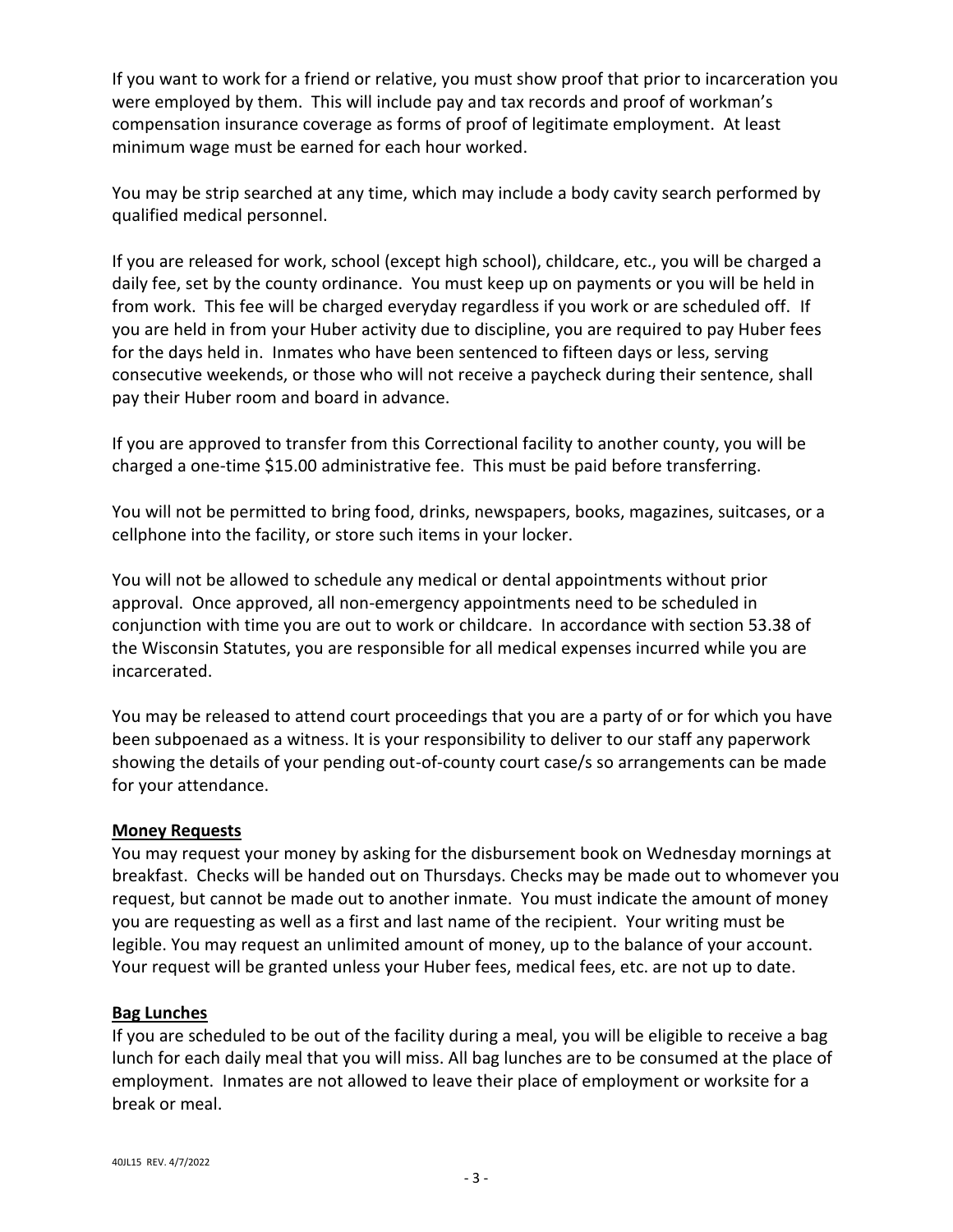#### **Laundry**

You will be required to launder your work clothing on a regular basis. Washers and dryers are available in the Huber locker rooms and are to be used prior to leaving for work or upon your return from work (based upon your schedule), **not both.** You are not permitted to wash your clothes outside of the facility or bring in new clothes daily. Laundry soap may be purchased from commissary, or you may submit a one-time request to the Sergeant to purchase some to keep in your locker.

You may request a one-time drop off of work clothes if it is necessary.

**DO NOT** sit on the washers and dryers in the locker room...

All items must be placed in your provided locker. **You may not wear any personal clothing into your housing unit**.

### **Leaving the Facility for a Scheduled Huber Activity**

Huber release will be based on travel time and your schedule. You must be ready for release from the Huber dorm wearing only your uniform (no undergarments or socks).

Items you take out of the facility, other than necessary paperwork, will not be allowed back in. Those items will remain in your locker in the locker room. You may not leave the facility with any outgoing mail. All outgoing mail must be submitted to Correctional Staff for postal delivery.

Huber inmates must have advanced approval by a Sergeant if riding with another Huber. It may be considered if they work for the same employer and have the same hours.

**All** changes to work schedules **must** be approved by a Sergeant. This includes overtime, which should be sent to the correctional facility on company letterhead. Plan accordingly for weekends.

#### **Hygiene**

You must shower upon your return from work/child care in the locker room. There is a list of approved items you may order off of commissary, to be placed in your locker for your use. Once the item is in your locker, it will not be allowed back in your housing unit.

#### **Prescriptions**

If your doctor orders a prescription for you, you may stop at a pharmacy that is on your way from your appointment or work to have it filled **with prior approval** from Correctional Staff. The prescription must be from the approved facility medication list. You must inform Correctional Staff prior to leaving the Doctor's Office if you will be stopping at the pharmacy. DO NOT TAKE ANY MEDICATION BEFORE RETURNING TO THE FACILITY. You must turn all medications over to an Officer when you return to the facility. All medications brought into the facility by Huber inmates will need to be approved by medical staff for set-up. Staff will give the medication at approved times (medication pass times and before leaving for or returning from work).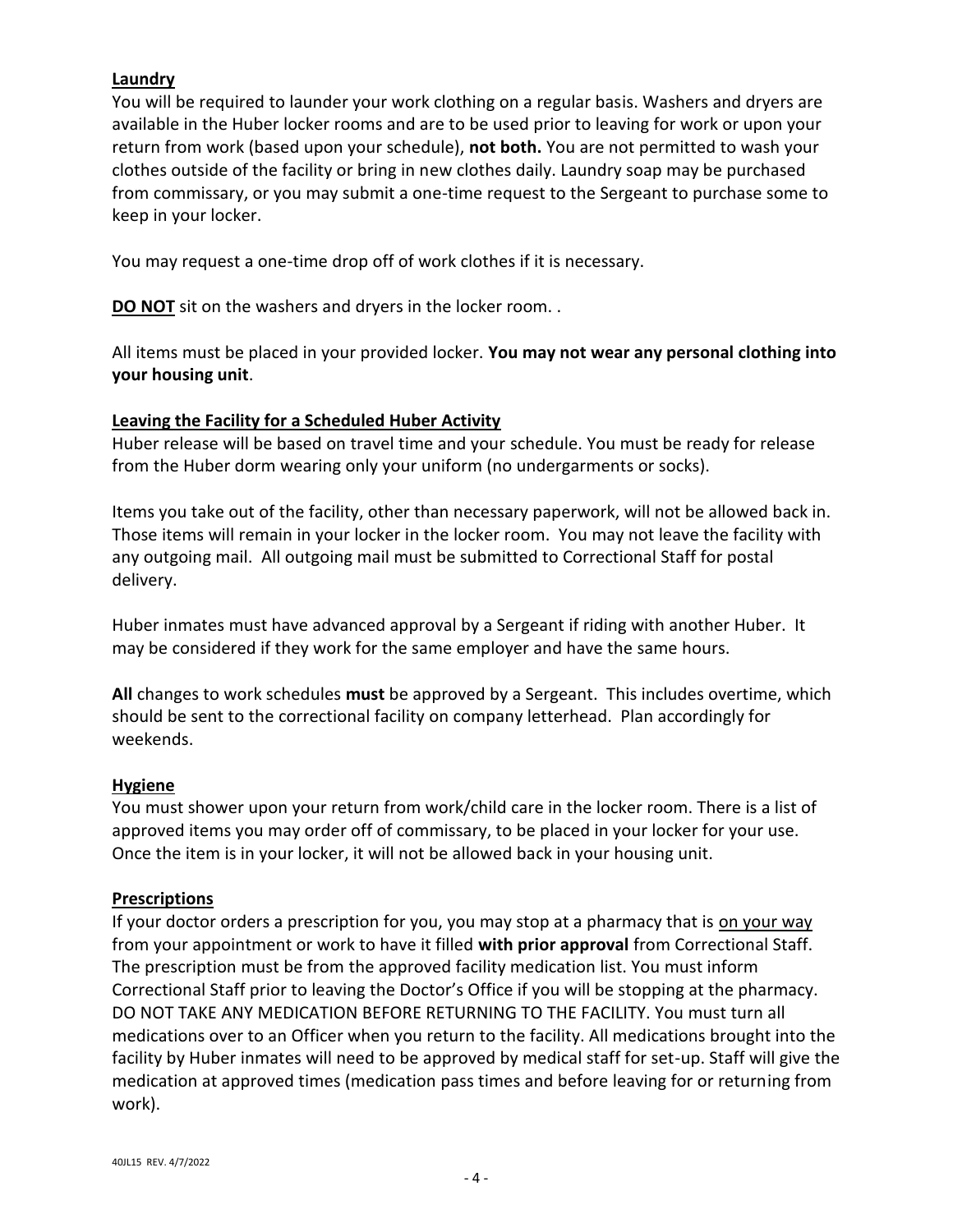#### **HUBER RULES AND REGULATIONS**

- 1. You must follow all rules at the Calumet County Correctional Facility.
- 2. You will be assigned a locker with a key for the lock to securely store your personal property. Storing and securing your personal items is your responsibility. The correctional facility is not responsible for lost items. Your items must fit inside your locker. Items left outside are subject to disposal.
- 3. You are strictly prohibited from contacting, or having someone else contact, for any reason, any employee of the Calumet County Sheriff's Office outside of their employment.
- 4. You are not allowed to consume any alcoholic product/beverage, use unauthorized medication/drugs, or any other controlled substance. If you are suspected of violating this rule you will be required to submit to a breath test, urine analysis, or both. Refusal to do so will result in disciplinary proceedings. If the results are positive, you will pay for the cost of the test. This rule will be enforced at the time of booking. You must turn in completely sober.
- 5. You will provide your own transportation. The transportation must be approved, and if there are any changes during your incarceration period, the changes must be approved prior to being effective. You are not permitted to drive a motor vehicle to and from work without a valid driver's license, proof of vehicle registration, and proof of current insurance. This information must be brought in at the time of set-up. Vehicles violating the parking guidelines are subject to ticket and tow at the inmate's expense. Any and all forms of transportation must meet or exceed all State Statutory requirements. This includes bicycles.
- 6. If a court order requires installation of an Ignition Interlock Device on every vehicle owned by you, you must provide a copy of such installation within two weeks after the court issues the order. Failure to comply with such order does not allow the Sheriff's Office to release you for Huber privileges.
- 7. If you have been granted Huber Law privileges for the purpose of childcare, you are not allowed to have any other adults in the home. Persons attending childcare will be permitted to attend only those functions approved by the correctional facility staff, and may not leave the residence without prior approval. You must have a working phone with you at all times. You must be the mother, father, or legal guardian of the child (children) being attended to. Spousal employment, days, and hours will be verified before childcare is permitted. Those hours will be the only hours you will be allowed to be at your home. The child/children must be present at the residence while you are there for childcare purposes.
- 8. You must travel to your approved Huber destination by a route that is the most direct. You are to go directly to your approved destination, remain there and return directly to the facility when you are finished. Unless you have permission from an officer, do no stop ANYWHERE on the way to or from your approved destination.
- 9. At any time a person identified as a police officer shows up at your job site, you must present and identify yourself to that officer IMMEDIATELY.
- 10. You must notify Correctional Staff immediately of ANY changes regarding your employment status, travel arrangements, child care, school status, etc.
- 11. You may not go to your home, at any time, without permission from an Officer.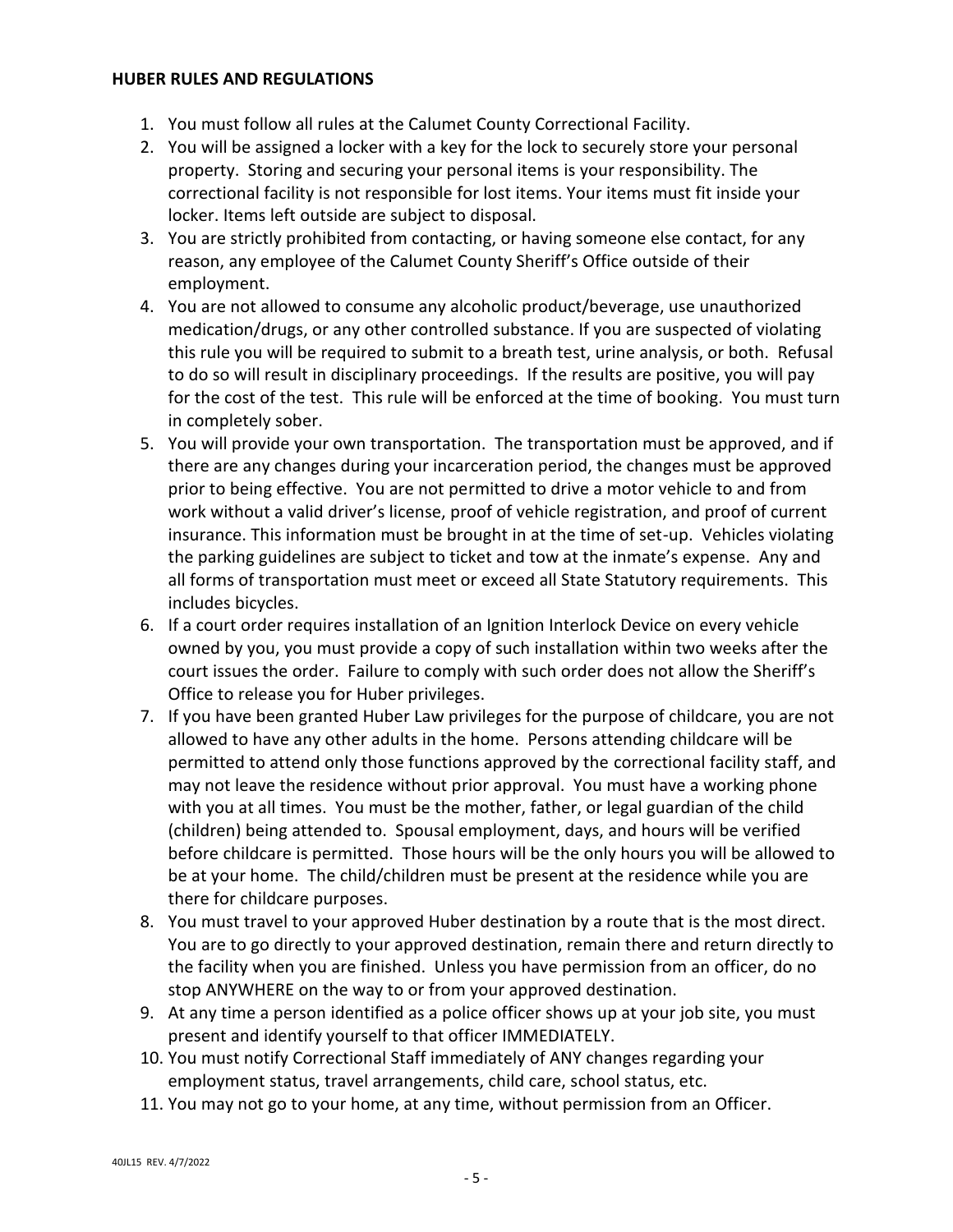- 12. You are not to loiter in any area of the Sheriff's Office or Correctional Facility, including the grounds outside. When you return from your Huber activity you must immediately enter the building.
- 13. Paychecks shall be mailed by your employer to the Calumet County Correctional Facility, unless you are required by your employer to have direct deposit. If you receive a paper paycheck, you must turn it over to an Officer upon your return to the facility and it will be deposited into your account.

It is your responsibility to make sure you have enough funds in your account to stay current on your Huber fees.

- 14. Upon returning from your Huber activity, you must report in immediately to the officer (via intercom button at the Huber entrance) and follow the instructions of that person.
- 15. In case of inclement weather, or for any other reason, if you cannot return to the correctional facility, you must spend this period of time at a police agency. Under NO circumstances will you stay at a private residence. In this event, you are to call 920- 849-1447 (Correctional Facility) or 920-849-2335 (Sheriff's Office).
- 16. Your living area must be kept in a clean and orderly fashion at all times. Your bunk must be properly made and all personal items must be kept in your storage bin. Any items other than shoes found on the floor will be subject to disposal.
- 17. You will not be permitted to have unauthorized contact with family/friends while out on Huber. This includes in person, writing, internet, and /or telephone.
- 18. Cellphone use while out on Huber is not allowed unless it has been pre-approved by Correctional Staff for work purposes only. Your cell phone number must be given to Correctional Staff prior to being let out for work. Cell phones are not allowed into the facility and must be kept in your vehicle or at your work place.

# **Violation of any of the rules will result in disciplinary actions such as:**

- Revocation of Huber Law privilege
- Loss of privileges
- Segregation
- Loss of "good time" earned
- **•** Criminal Prosecution

# **PROPERTY ALLOWED IN THE HUBER DORM**

Upon admission into the Calumet County Correctional Facility, you will be allowed to bring in the following items. **This will be your only opportunity.** Replacement items/products must be purchased from the correctional facility commissary.

- One alarm clock not batteries, must be a wind-up clock
- Two small hair bands
- Two pencils without eraser
- One tablet of writing paper no spiral bound
- Five embossed envelopes (no loose stamps)
- Bible or Koran (soft covered)
- Three photos photos deemed inappropriate will be held in
- safekeeping and returned to the inmate upon release
- One pair of prescription glasses
- Dentures
- Hearing aids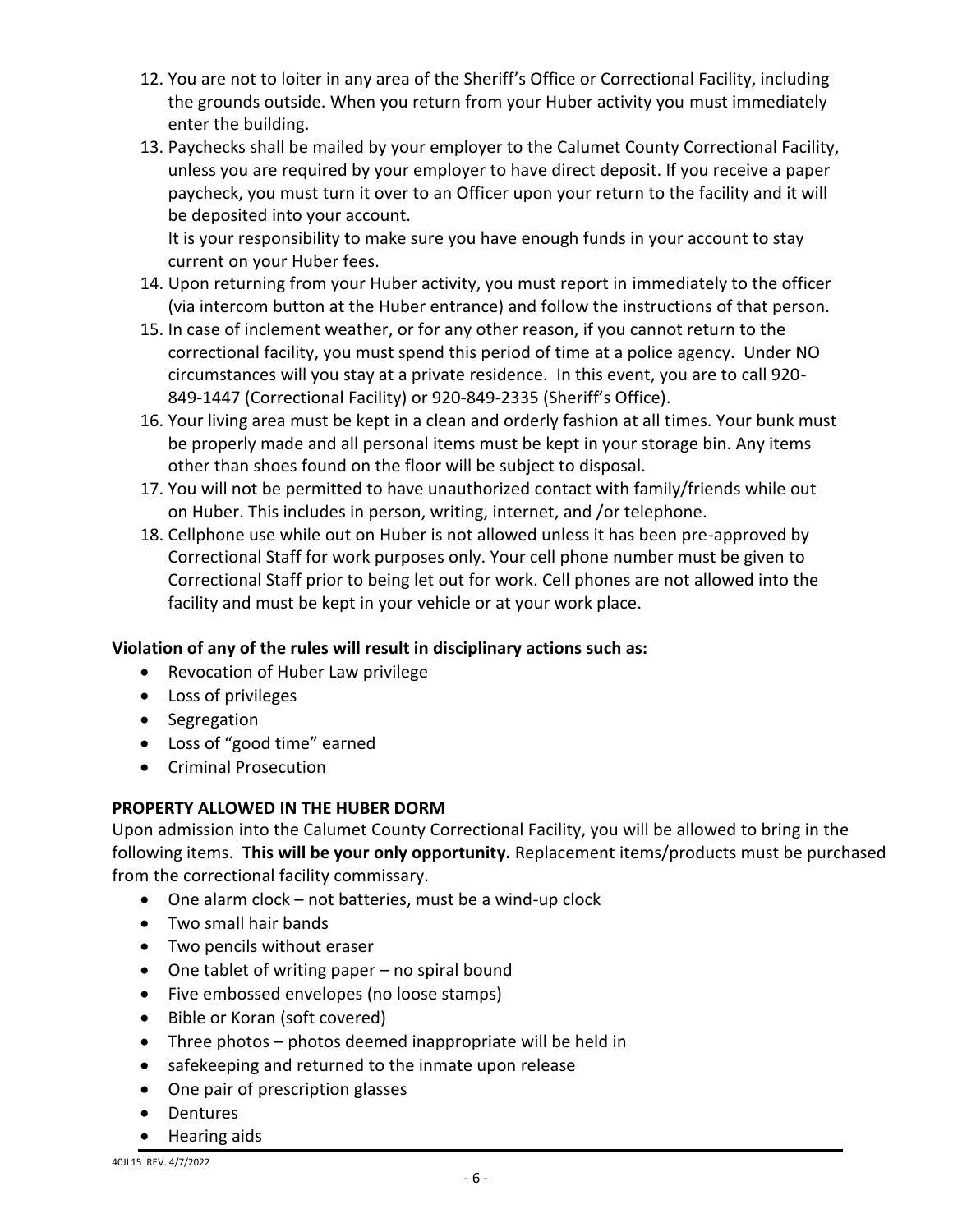Legal materials

# **ALLOWABLE WORK CLOTHING AND RELATED ITEMS**

The following items are not allowed in the Huber dorm but may be kept in your changing room locker for use at work:

- Five changes of work clothes (pants and shirts)
- Five pairs of underwear for work
- Five pairs of socks
- One pair of shoes and/or boots
- One seasonal jacket/coat
- One pair of seasonal gloves
- One hat
- Three bras for work (no under-wire)
- Rain gear
- A minimal amount of cash
- Shampoo (must be in original packaging and a clear bottle)
- Body wash/Bar soap (must be in original packaging and a clear bottle)
- Conditioner (must be in original packaging)
- Toothbrush
- Toothpaste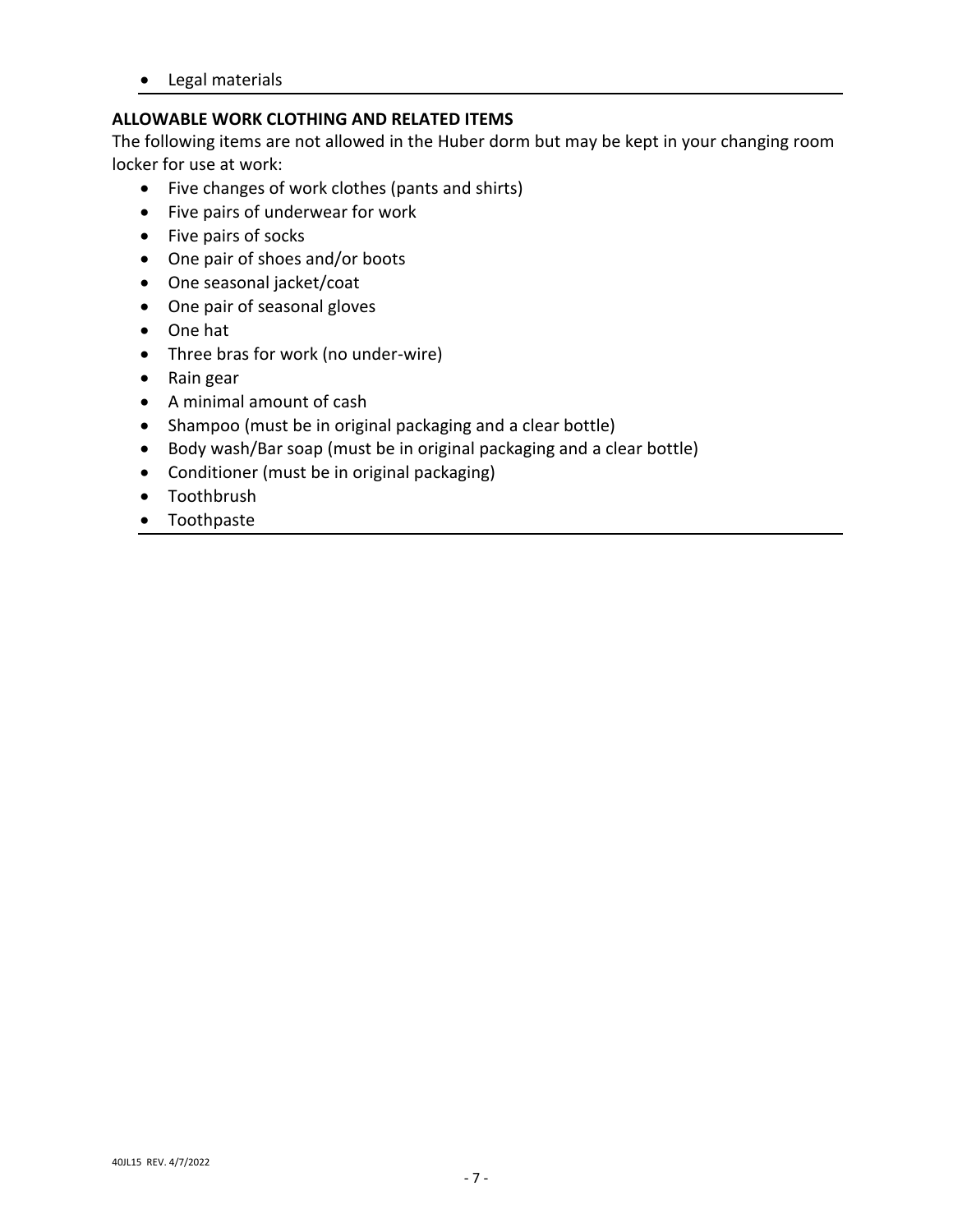# **HUBER LAW/WORK RELEASE EMPLOYMENT INFORMATION**

|                                                                              | This section must be completed by your employer before reporting to start your<br>correctional facility sentence. Failure to do so will delay you in going to work until the<br>correctional staff has the opportunity to obtain and verify the information. |
|------------------------------------------------------------------------------|--------------------------------------------------------------------------------------------------------------------------------------------------------------------------------------------------------------------------------------------------------------|
|                                                                              |                                                                                                                                                                                                                                                              |
|                                                                              |                                                                                                                                                                                                                                                              |
|                                                                              |                                                                                                                                                                                                                                                              |
|                                                                              | NAME OF SUPERVISOR: NAME OF SUPERVISOR:                                                                                                                                                                                                                      |
|                                                                              |                                                                                                                                                                                                                                                              |
|                                                                              |                                                                                                                                                                                                                                                              |
|                                                                              |                                                                                                                                                                                                                                                              |
|                                                                              | Correctional Officer Verifying: _________________________________Date/Time: _______________________                                                                                                                                                          |
| <b>TRANSPORTATION INFORMATION:</b>                                           |                                                                                                                                                                                                                                                              |
| Will you be driving your own vehicle? YES/NO                                 |                                                                                                                                                                                                                                                              |
|                                                                              |                                                                                                                                                                                                                                                              |
|                                                                              |                                                                                                                                                                                                                                                              |
|                                                                              |                                                                                                                                                                                                                                                              |
|                                                                              | DRIVER'S ADDRESS: University of the contract of the contract of the contract of the contract of the contract of the contract of the contract of the contract of the contract of the contract of the contract of the contract o                               |
|                                                                              |                                                                                                                                                                                                                                                              |
|                                                                              |                                                                                                                                                                                                                                                              |
| with the authorizing correctional officer's initials and date.               | All multiple drivers or any change of transportation must be recorded on the reverse side                                                                                                                                                                    |
| <b>Department Use Only:</b>                                                  | 10-28 on file: 10-27 on file: Vehicle liability insurance on file:                                                                                                                                                                                           |
| Comments: 1999<br>Alcohol Assessment Complied With? Yes ________ No ________ |                                                                                                                                                                                                                                                              |
|                                                                              |                                                                                                                                                                                                                                                              |

**Reporting to the correctional facility without properly completing these forms or providing proof of alcohol assessment may delay your release for work until the information is obtained and verified.**

40JL15 REV. 4/7/2022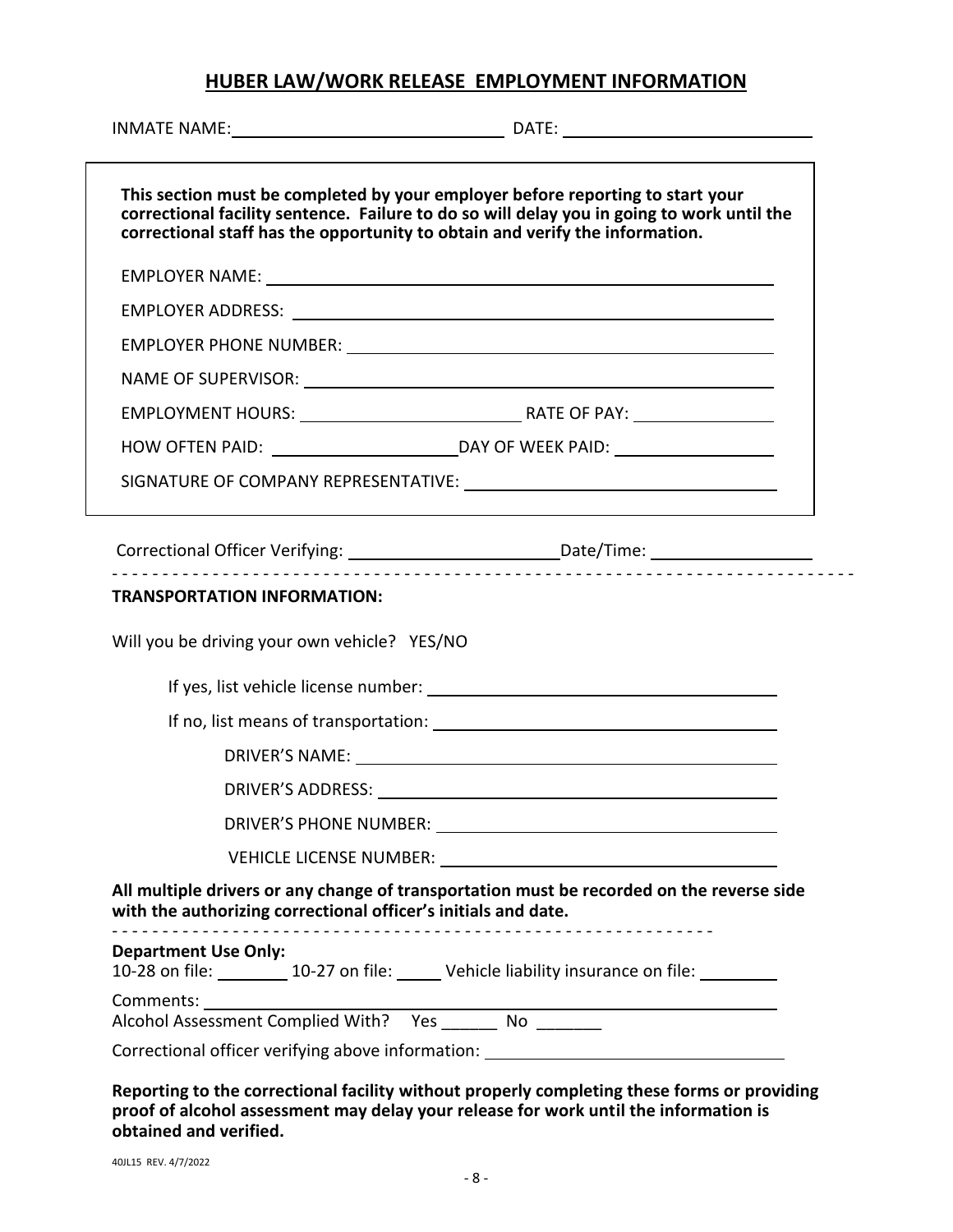# **HUBER/WORK RELEASE (SELF EMPLOYED) DAILY ITINERARY**

| <b>ESTIMATED TIME OF ARRIVAL:</b>                                                                                                                                                                                              | $\frac{1}{2}$ A.M./P.M.                |
|--------------------------------------------------------------------------------------------------------------------------------------------------------------------------------------------------------------------------------|----------------------------------------|
| <b>ESTIMATED TIME OF DEPARTURE:</b>                                                                                                                                                                                            |                                        |
|                                                                                                                                                                                                                                |                                        |
|                                                                                                                                                                                                                                |                                        |
|                                                                                                                                                                                                                                |                                        |
| <b>ESTIMATED TIME OF ARRIVAL:</b>                                                                                                                                                                                              |                                        |
| ESTIMATED TIME OF DEPARTURE:                                                                                                                                                                                                   |                                        |
|                                                                                                                                                                                                                                |                                        |
|                                                                                                                                                                                                                                |                                        |
|                                                                                                                                                                                                                                |                                        |
| <b>ESTIMATED TIME OF ARRIVAL:</b>                                                                                                                                                                                              | $\overbrace{\hspace{2.5cm}}$ A.M./P.M. |
| <b>ESTIMATED TIME OF DEPARTURE:</b>                                                                                                                                                                                            |                                        |
|                                                                                                                                                                                                                                |                                        |
|                                                                                                                                                                                                                                |                                        |
| PHONE NUMBER: University of the contract of the contract of the contract of the contract of the contract of the contract of the contract of the contract of the contract of the contract of the contract of the contract of th |                                        |
| <b>ESTIMATED TIME OF ARRIVAL:</b>                                                                                                                                                                                              | $\overline{\phantom{a} A.M./P.M.}$     |
| <b>ESTIMATED TIME OF DEPARTURE:</b>                                                                                                                                                                                            |                                        |
| Failure to be at the indicated locations will result in loss of Huber Release Privileges.                                                                                                                                      |                                        |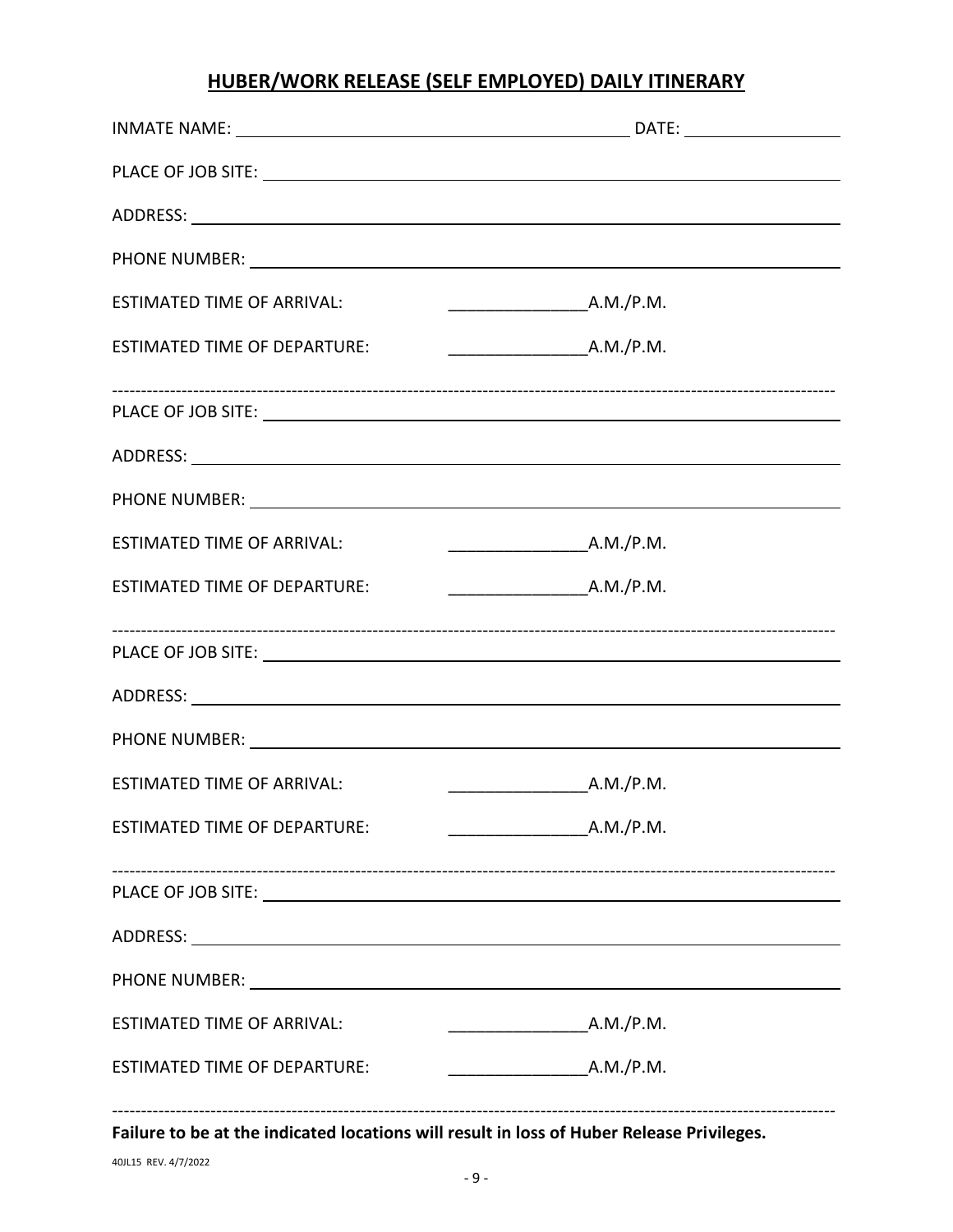# **HUBER LAW FAMILY/CHILDCARE INFORMATION SHEET**

|     | DATE:                                                                                                                                                                                                                                        |  |            |  |  |
|-----|----------------------------------------------------------------------------------------------------------------------------------------------------------------------------------------------------------------------------------------------|--|------------|--|--|
| 1.  | NAMES OF CHILDREN BEING CARED FOR                                                                                                                                                                                                            |  | <b>AGE</b> |  |  |
|     |                                                                                                                                                                                                                                              |  |            |  |  |
|     |                                                                                                                                                                                                                                              |  |            |  |  |
| 2.  |                                                                                                                                                                                                                                              |  |            |  |  |
|     |                                                                                                                                                                                                                                              |  |            |  |  |
| 3.  | Provide Copies of Children's Birth Certificate noting the inmate is a parent of the<br>child.                                                                                                                                                |  |            |  |  |
| 4.  | If applicable, provide copy of a Court Order indicating the inmate has custody of<br>the child or is the legal guardian of the child.                                                                                                        |  |            |  |  |
| -5. | Provide proof that the requested family/childcare is necessary. Such proof will<br>consist of the following:                                                                                                                                 |  |            |  |  |
|     | • A letter submitted by the inmate's spouse or family member indicating<br>the requested care is necessary, that the inmate had provided the<br>necessary care in the past, and why another family member is unable<br>to provide such care. |  |            |  |  |
|     | • If the request is for childcare, provide a copy of your spouse's work<br>schedule submitted on company letterhead.                                                                                                                         |  |            |  |  |
| 6.  |                                                                                                                                                                                                                                              |  | M          |  |  |
|     | <b>TRANSPORTATION INFORMATION:</b>                                                                                                                                                                                                           |  |            |  |  |
|     | Will you be driving your own vehicle? YES/NO                                                                                                                                                                                                 |  |            |  |  |
|     |                                                                                                                                                                                                                                              |  |            |  |  |
|     |                                                                                                                                                                                                                                              |  |            |  |  |
|     |                                                                                                                                                                                                                                              |  |            |  |  |
|     |                                                                                                                                                                                                                                              |  |            |  |  |
|     |                                                                                                                                                                                                                                              |  |            |  |  |
|     |                                                                                                                                                                                                                                              |  |            |  |  |